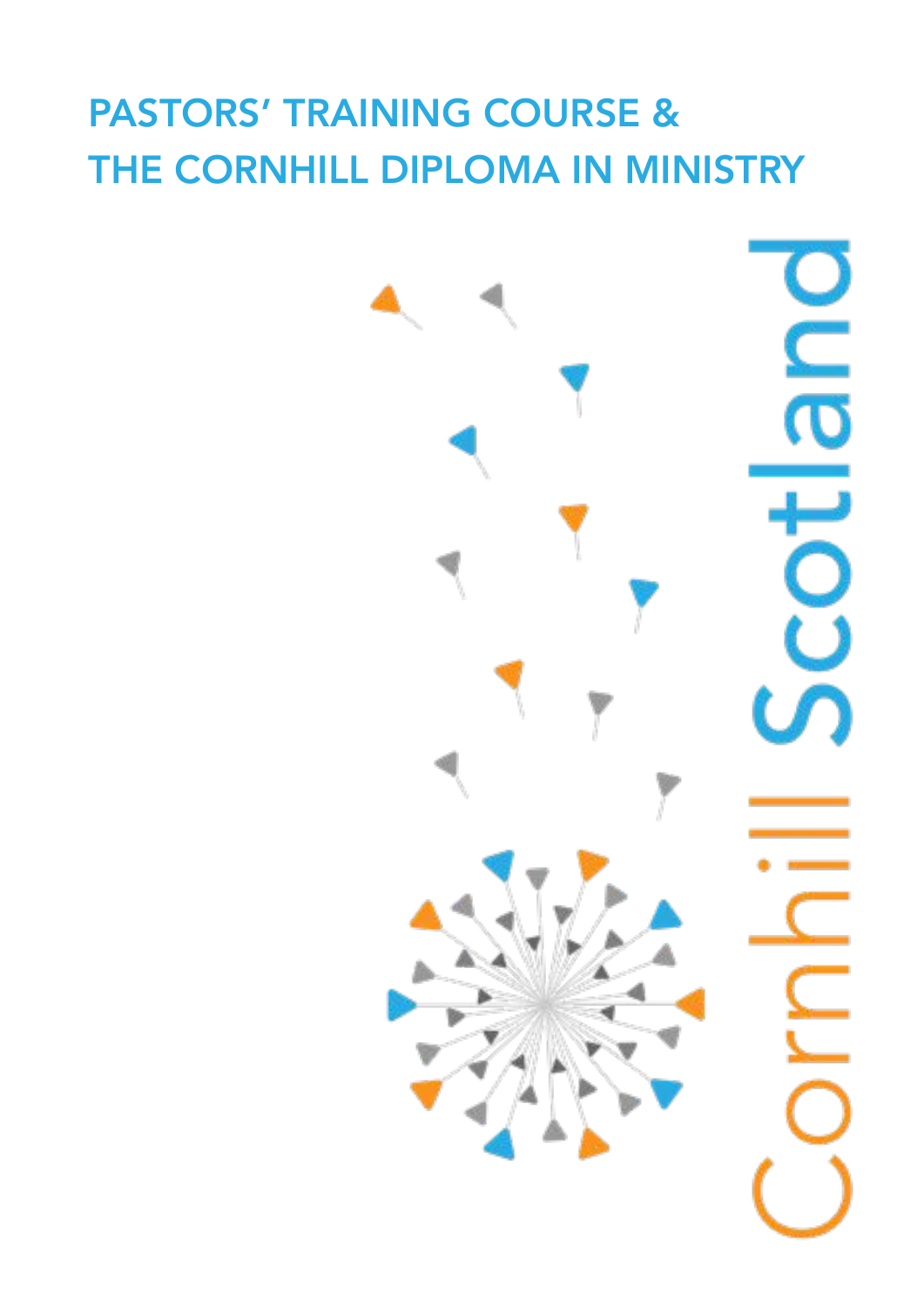# A. INTRODUCTION - OUR RATIONALE FOR TRAINING

#### The background – Scotland in the 21st Century

Scotland is now reckoned the most secular country in the UK. For the gospel to be brought to the nation, large numbers of new churches and well trained gospel workers are required. The Cornhill Training Course (CTC) and the Pastors' Training Course (PTC) exist to help churches raise up the next generation of gospel workers for Scotland.

#### Two core convictions

Two convictions drive the shape of the training we offer. Two necessary implications follow from these.



Historically there has been a significant disconnection between these convictions and their implications, especially the second set. There is general agreement that the local church is crucial in God's plans, yet local churches have rarely been active training centres, and many churches view ministry training as something that happens primarily in theological college, rather than in congregational life. The consequences of this have been profoundly negative:

Churches and Ministers have not recognised their responsibility to train gospel workers, and have little confidence that they are competent to train. We have trained far too few workers.

Candidates for pastoral ministry may not have been trained and tested in the real life of a church. We have sometimes encouraged people into ministries for which they are ill-suited.

Theological training institutions have often been detached from the practice of ministry and failed to connect theological learning and ministry competence.

The attrition rate among ministers has been very high, in part because ongoing training and development have not been a normal part of church life.

Perhaps most significantly, because churches have lacked a training culture congregations have been poorly equipped for their work in the world.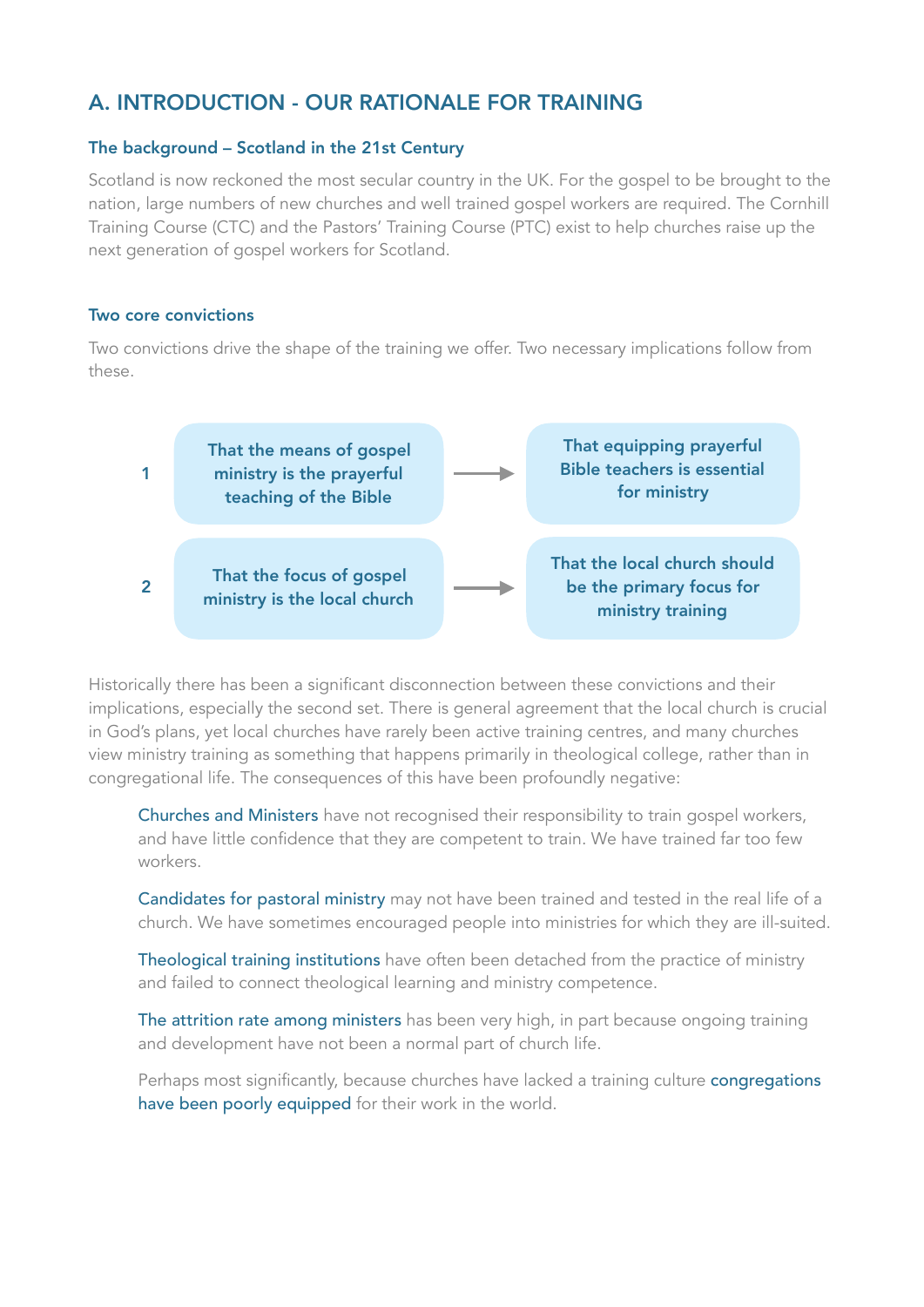# OUR AIM

In PTC our ultimate goal is not the training of pastors, but the emergence of growing numbers of *training churches in which gospel ministry is multiplied, and through which the nation can be reached.*

Our part in this is to support the training of pastors who will not only train other pastors, but build churches in which a culture of ongoing training is deeply embedded in church life at every level.

We aim to equip

- Competent workers who will live godly lives, proclaim the gospel clearly, teach rightly, pastor wisely, think theologically, train congregations and develop other gospel workers
- A wider range of gospel workers than has traditionally been produced
- Self-educators who will continue to develop themselves and others long term.

# OUR MODEL FOR TRAINING

We are conducting a model of on-the-job training where stretching theology and everyday ministry are brought together as closely as possible.

For this to happen we have an **A,B,C** approach: a three-legged stool where each leg is essential for a properly balanced training.



Let's examine these in turn:

#### CHURCHES - for *example, entrusting, experience, evaluation*

Churches are our first priority and our ultimate goal is to have growing numbers of training churches throughout Scotland. Pastors who will excel in ministries which equip churches for mission can be trained effectively only in churches which:

**Exemplify** real expository ministry, and embrace a culture of training, and therefore *Entrust* those in training with significant preaching and ministry work, so as to gain **Experience** so they grow in competence and confidence, whilst ongoing *Evaluation* of such ministries gives everyone confidence to send such trained and experienced people into senior pastoral roles.

BROTHERS - a community for *engagement, encouragement, establishing* 

*We want pastors in training to be wrestling with theology and ministry issues as they:*

*Engage with peers, and experienced working pastors, to sharpen thinking and practice Encourage one another in learning together, and in their various ministries, and so Establish a network of deep ministry relationships for life-long friendship and accountability.*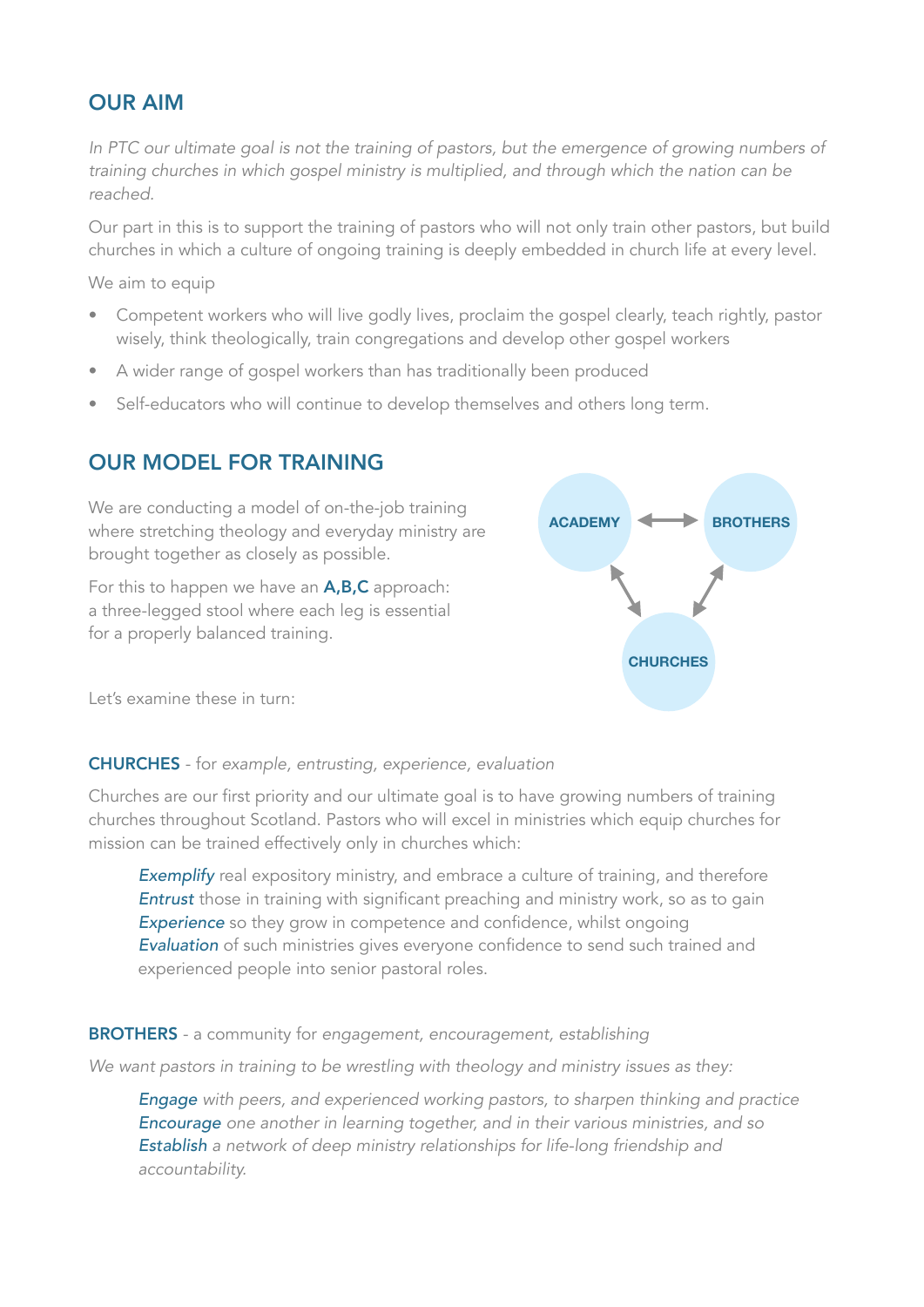#### ACADEMY - a curriculum for *excellence, exposition, equipping*

We pool resources to teach leaders in such a way that they will:

*Excel* in ministry - which is centred on *Exposition* of the Scriptures, which in turn is geared towards *Equipping* others (all the saints) for the tasks of ministry.

This is very different from the traditional model of theological education, where excellence is often defined merely by academic and institutional standards rather than by what will equip the church for its ministries.

Represented diagrammatically, our desire for the course is



# THE SHAPE OF THE COURSE

In order to achieve this the course has three elements:

#### A core curriculum

Our core curriculum is the Cornhill Training Course, an intensive programme in understanding and teaching the Bible, usually conducted over two years. Becoming competent in these areas is the heart of training for any word ministry. CTC apprenticeships provide the ideal setting for training in the local church.

### A consolidating curriculum

The Pastors' Training Course is a three-year, mixed mode (classroom, home study, and online via Third Mill) programme of further theological training for those in assistant ministry roles. The course majors on connecting theology and ministry, on character formation, and on continuing development of ministry skills and competence forged through both the learning community and real ministry experience in supervised church work. The development of supportive ministry relationships among course members is a key element of the course.

#### A continuing curriculum

Beyond PTC we encourage an open door culture of ongoing training and support, where pastors in churches at all stages of life and ministry can continue to attend classroom days and residential conferences and so have continuing access to the academy and to a network of supportive relationship.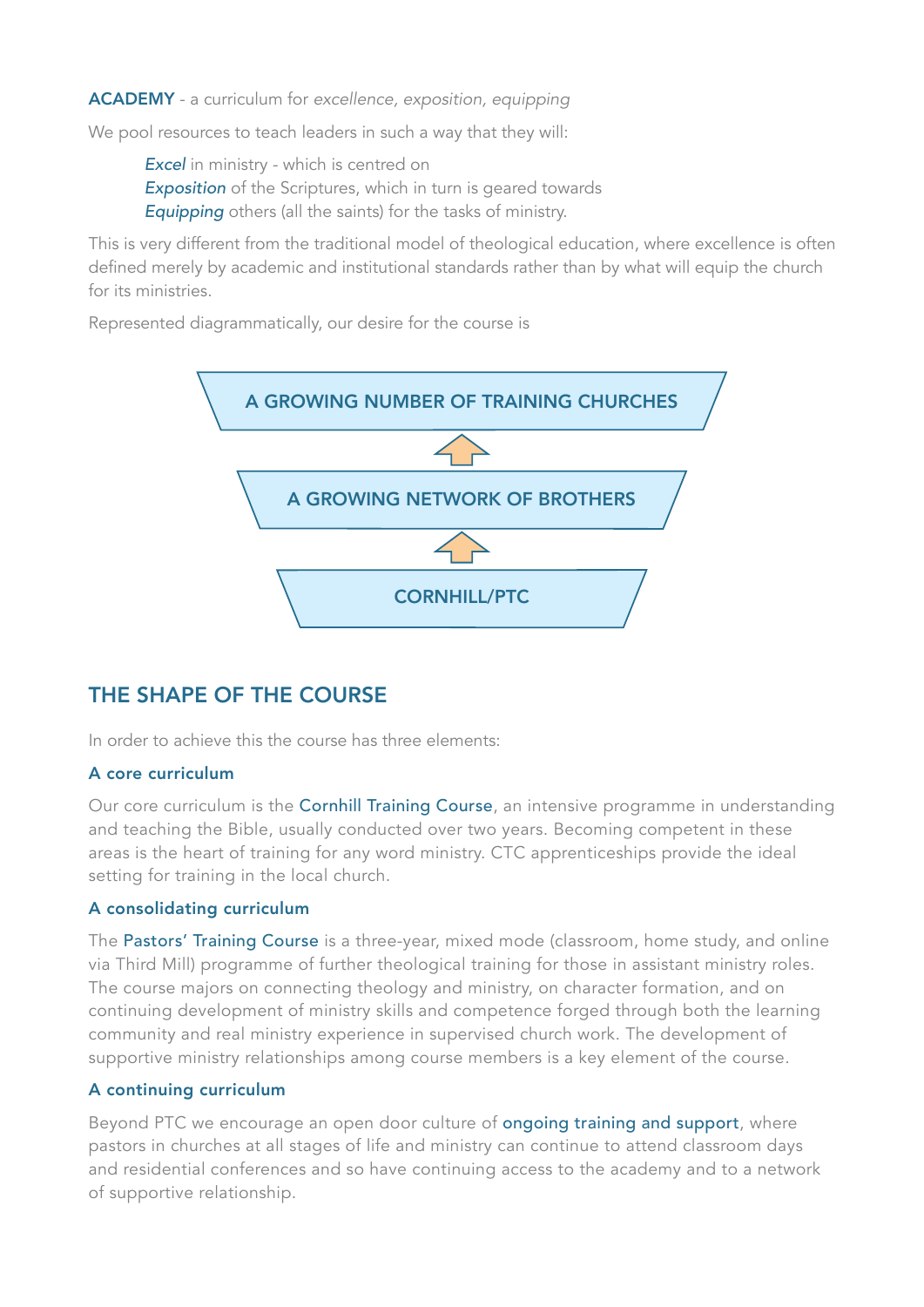# B. THE PASTORS' TRAINING COURSE (PTC)

#### The requirements

Trainee ministers joining PTC will have completed the Cornhill Training Course (or equivalent) usually combined with an apprenticeship in a training church. They will normally be employed fulltime in a supervised 'Assistant Minister' or 'Minister in Training' role in a supportive church.

### The method

PTC is a three-year course, requiring study a day per week during university terms. We alternate 'home study days' with 'classroom days.'

As much as possible we 'flip the classroom.' Home study days are used for knowledge acquisition through a carefully selected core curriculum, freeing up the valuable classroom time for exploring the personal and ministry significance of what has been studied. This is a very effective mode of learning, guaranteeing that the implications of theological truth are properly explored. The flexibility of this model also allows trainees to raise issues which can be explored in some depth.

Each term we have a 'residential week' of intensive teaching and study led by an outstanding visiting speaker. These cover a range of ministry-related and theological topics.

### The Churches

We aim to work closely with trainees and their supervisors and churches. This is vital if character and gifts are to be shaped for a lifetime of ministry. Close partnership enables problems to be identified early, weaknesses to be worked on and strengths to be promoted. Both churches and their leaders should have a strong commitment to this training partnership.

#### Taught Curriculum

The taught curriculum is designed to help ministry trainees think theologically about ministry, be ministry-minded with theology, and become life-long self-educators. Trainees follow a three-year, cycling, modular programme with strong emphases on theological rigour, ministry and character development. After an induction programme, new trainees join the course at the current stage of the cycle.

The Cornhill course provides an intensive grounding in Bible books, genres, biblical theology, and exposition. PTC builds on this foundation, continuing the strong emphasis on expository ministry, but focusing more particularly on theological, ministry and leadership-related topics.

Each term we aim to cover a major theological field broadly and do in-depth work on a contemporary issue within that field. Trainees are required to develop critical skills and analyse theological arguments. Alongside this we aim to study ministry topics in some depth.

Each year trainees are given a year-long ministry-related project to conduct. Classroom input to this project is provided at various points during the year.

The taught curriculum is developed year by year in response to various factors including the needs of trainees and churches, and contemporary theological issues. Recently we have begun to make greater use of Third Mill material which not only strengthens our core programme but also gives great flexibility for further study if trainees have time to go beyond core requirements.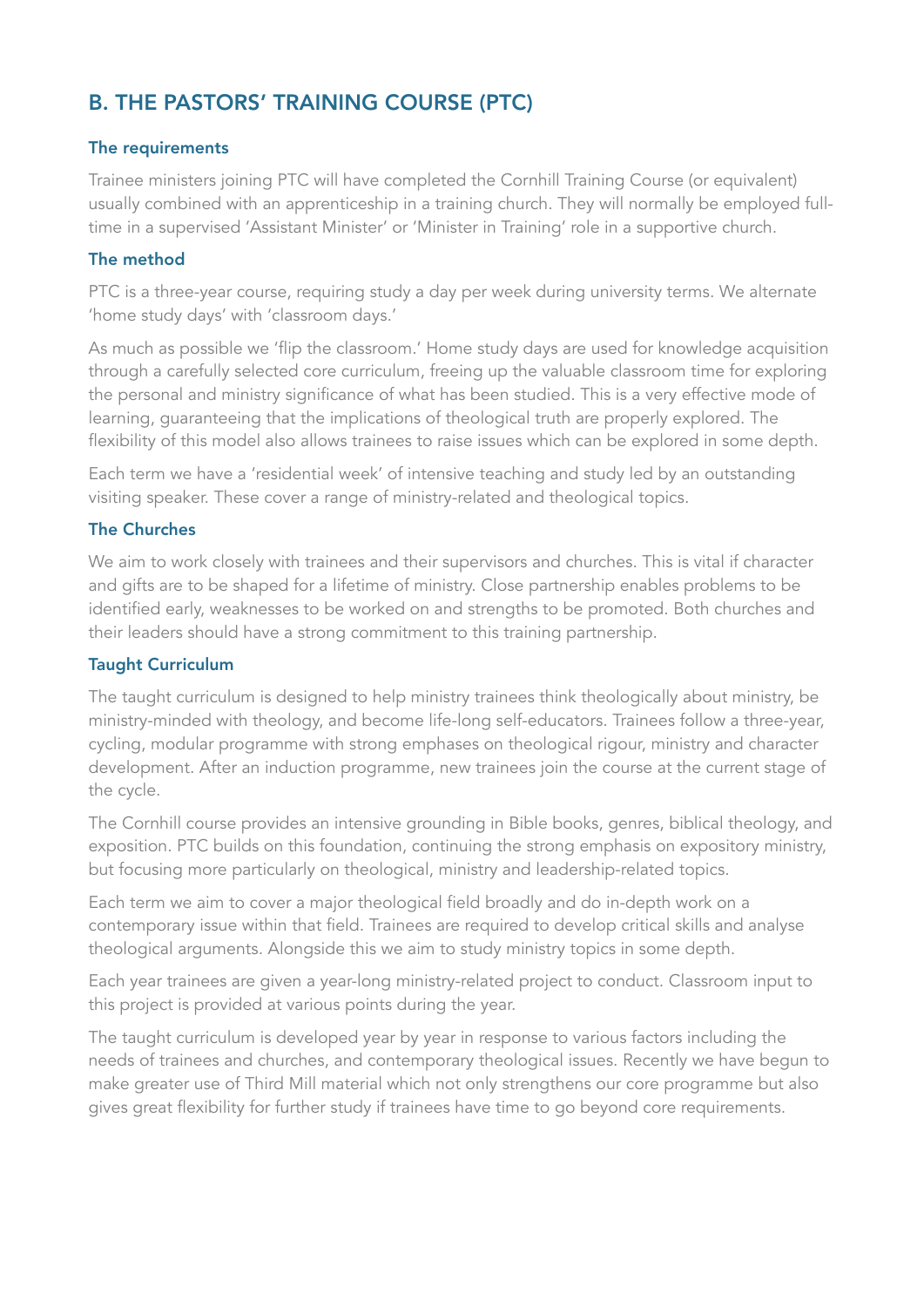Examples from the latest Core Curriculum cycle in more detail:

# INDUCTION

There is a short induction course for trainees entering PTC. Pre-course study includes the "Building Your Theology", "Building Systematic Theology" and "Building Biblical Theology" modules from Third Mill.

# YEAR A

#### Major theological fields

We undertake significant treatments of **Classical theism, the Trinity**, and **Christology.** In-depth work includes a biblical and theological critique of Open Theism, and an analysis of the history and the theological and human implications of the early Christological heresies.

#### Major ministry issues

We explore how to develop a biblical pattern of church ministry through discussion of *"The Trellis and the Vine"* (Colin Marshall and Tony Payne). In particular we focus on developing an active ministry and training culture throughout congregational life.

#### Ministry project

Trainees conduct an analysis of the training needs of their church or particular sphere of ministry and design a sustainable programme of biblical and ministry education to meet these needs.

Advanced preaching module: Trainees consider how to communicate the message of Isaiah in a church teaching programme.

# YEAR B

#### Major theological fields

We explore soteriology, the theology of Acts, and the ministry of Paul. In-depth work is done on union with Christ, justification, the New Perspective on Paul, and the work of NT Wright.

#### Major ministry issues

We spend time considering the mission of the church in the world. We also conduct an analysis and discussion of 2 Timothy: the reason for its writing, the way Paul deals with the issues, and the implications for contemporary ministry.

#### Ministry project

Advanced preaching module. Trainees study the book of Jonah in depth and prepare a sermon series on the book.

# YEAR C

#### Major theological fields

A careful examination of **eschatology** in the Bible and of the **doctrine of scripture.** We do detailed work on the consequences of some of the shortcomings of traditional presentations of eschatology for systematic thinking and for Christian living. We also consider how the Bible's eschatology impacts on environmentalism. We analyse the eschatology of Rob Bell.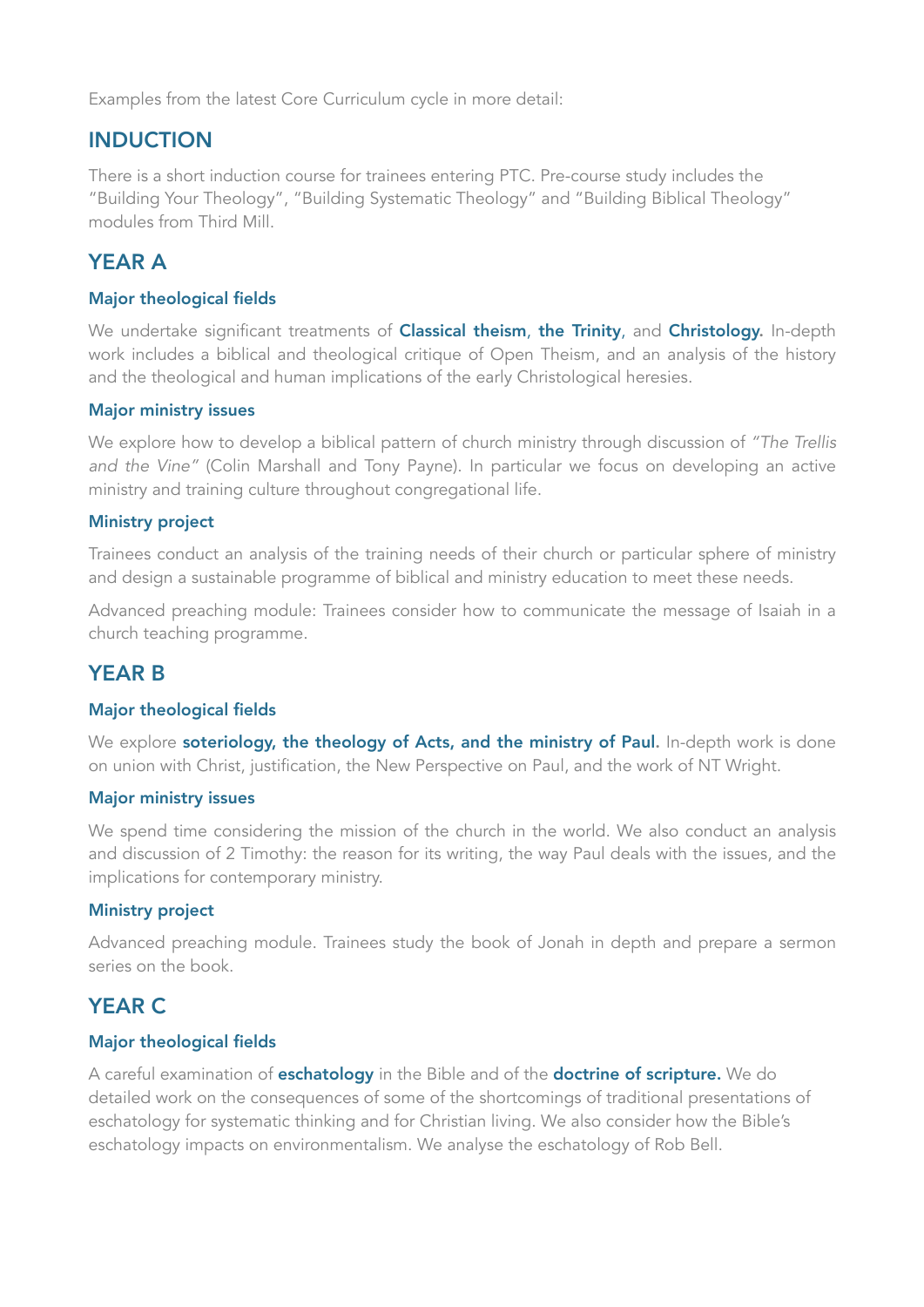#### Major ministry issues

We explore how to teach and to model the implications of the doctrine of scripture in church. We spend time considering the mission of the church in the world. We also conduct an analysis and discussion of 2 Timothy: the reason for its writing, the way Paul deals with the issues, and the implications for contemporary ministry and ministry training. A module on the personal life of the pastor is based on Zack Eswine's, *The Imperfect Pastor.*

#### Ministry project

Advanced preaching modules: Trainees study 1 John and how this difficult letter might be taught. We consider the importance of eschatology in John's refutation of the Antichrists and the implications of this for normal church ministry and preaching.

We consider the place of doctrinal preaching series in the diet of a church and design short doctrinal series on a range of important topics.

# OTHER FEATURES OF THE COURSE

#### Residential and Study Weeks

Once each term PTC trainees come together for a focused study week. In recent years teachers at these weeks have included:

- Philip Jensen
- Simon Manchester
- David Jackman
- Tim Ward
- Peter Adam
- John Stephens
- Jonny Woodrow
- Richard Pratt

An important part of each study week is the time spent getting to know the speaker and learning from their experience in ministry in an informal social setting. Time is also set aside to pray together, eat together and for a fun trip out together, giving opportunity to form and cement deep friendships.

Former PTC trainees and those in the early years of their ministry regularly join the class for the residential weeks bringing the wealth of their experience to the class as well as encouraging their own continuing learning.

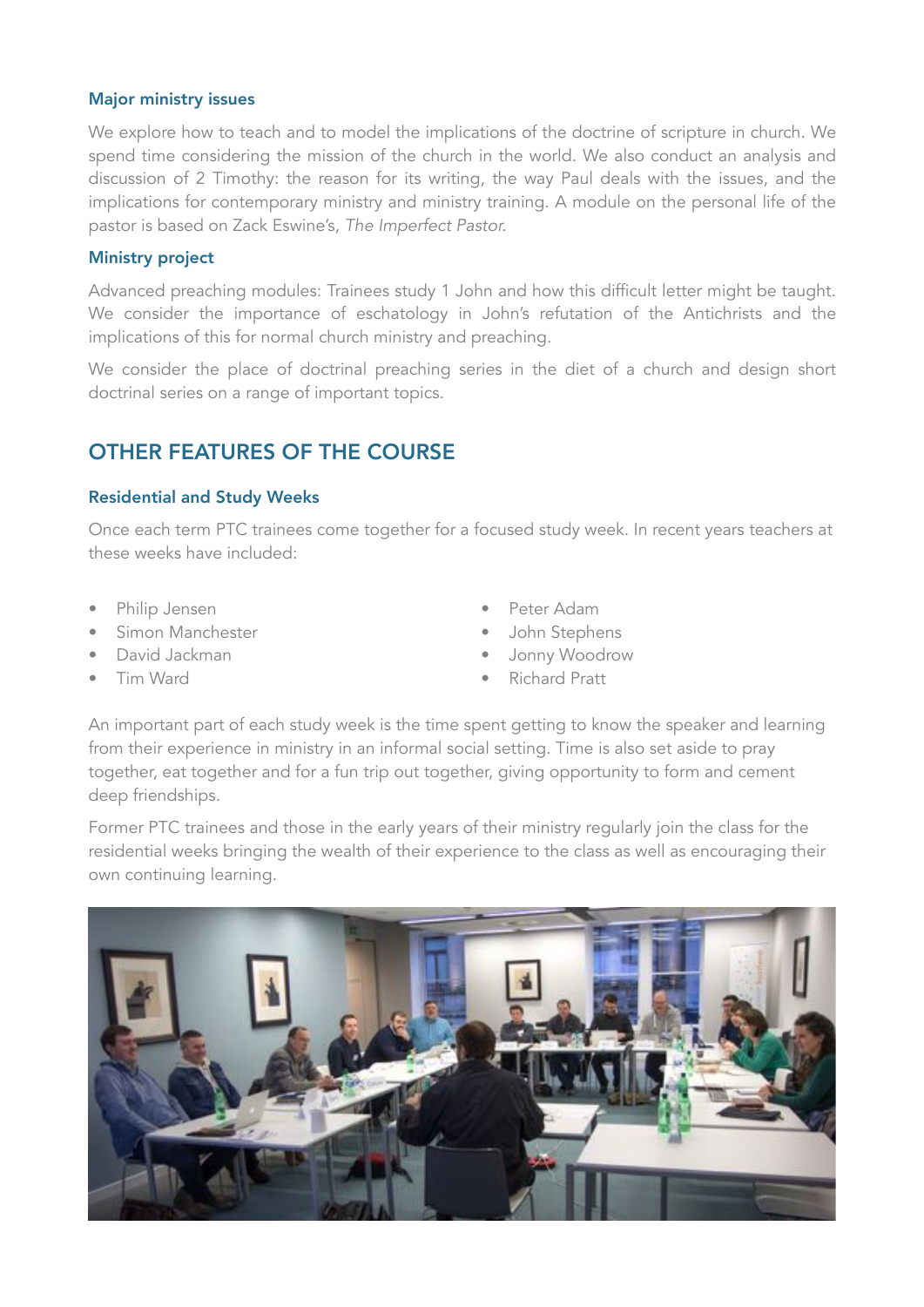#### Visiting Lecturers

We regularly welcome visiting speakers to PTC classroom days. Some of these contribute each year on a three-year cycle dealing with particularly important topics. Our regular visitors are Jonny Woodrow (Islam and revelation/the doctrine of God/salvation), Jonathan Clark (the church and world mission), Rory Bell (youth and children's work) and John Stevens (issues in contemporary church leadership).

#### Biblical Languages

For trainees who wish to study Greek and /or Hebrew we are happy to facilitate and support enrolment with a suitable online provider and seminars.

# THE DIRECTOR OF THE PASTORS' TRAINING COURSE



Dr Andy Gemmill is Director of the Pastors' Training Course. Andy delivers much of the teaching and is in regular touch with trainees and the ministers they work with.

Andy has an extensive ministry experience. He left a career in Respiratory Medicine to join the staff of St Helen's Bishopsgate working with Dick Lucas. He went on to be Assistant Pastor at Spicer Street Church in St Albans, and then was for 12 years Senior Pastor of Beeston Evangelical Free Church in Nottingham. He joined the Cornhill staff as Co-director of the Cornhill Training Course (Scotland) in 2011.

# THIRD MILLENNIUM MINISTRIES PARTNERSHIP

From the start of the Pastors' Training Course we have had a close relationship with Dr Richard L Pratt and Third Millennium Ministries.

Richard Pratt is Co-Founder and President of Third Millennium Ministries. He served as Professor of Old Testament at Reformed Theological Seminary for more than 20 years and was chair of the Old Testament department. An ordained minister, Dr Pratt travels extensively to evangelise and teach. He studied at Westminster Theological Seminary, received his MDiv from Union Theological Seminary, and earned his ThD in Old Testament Studies from Harvard University.

Third Millennium Ministries is a nonprofit Christian organisation dedicated to providing "Biblical Education. For the World. For Free". In response to the growing global need for sound, biblically-based Christian leadership training, they are writing, designing, and producing a user-friendly, donor-supported, multimedia seminary curriculum in five major languages (English, Spanish, Russian, Mandarin Chinese, and Arabic) and distributing it freely.



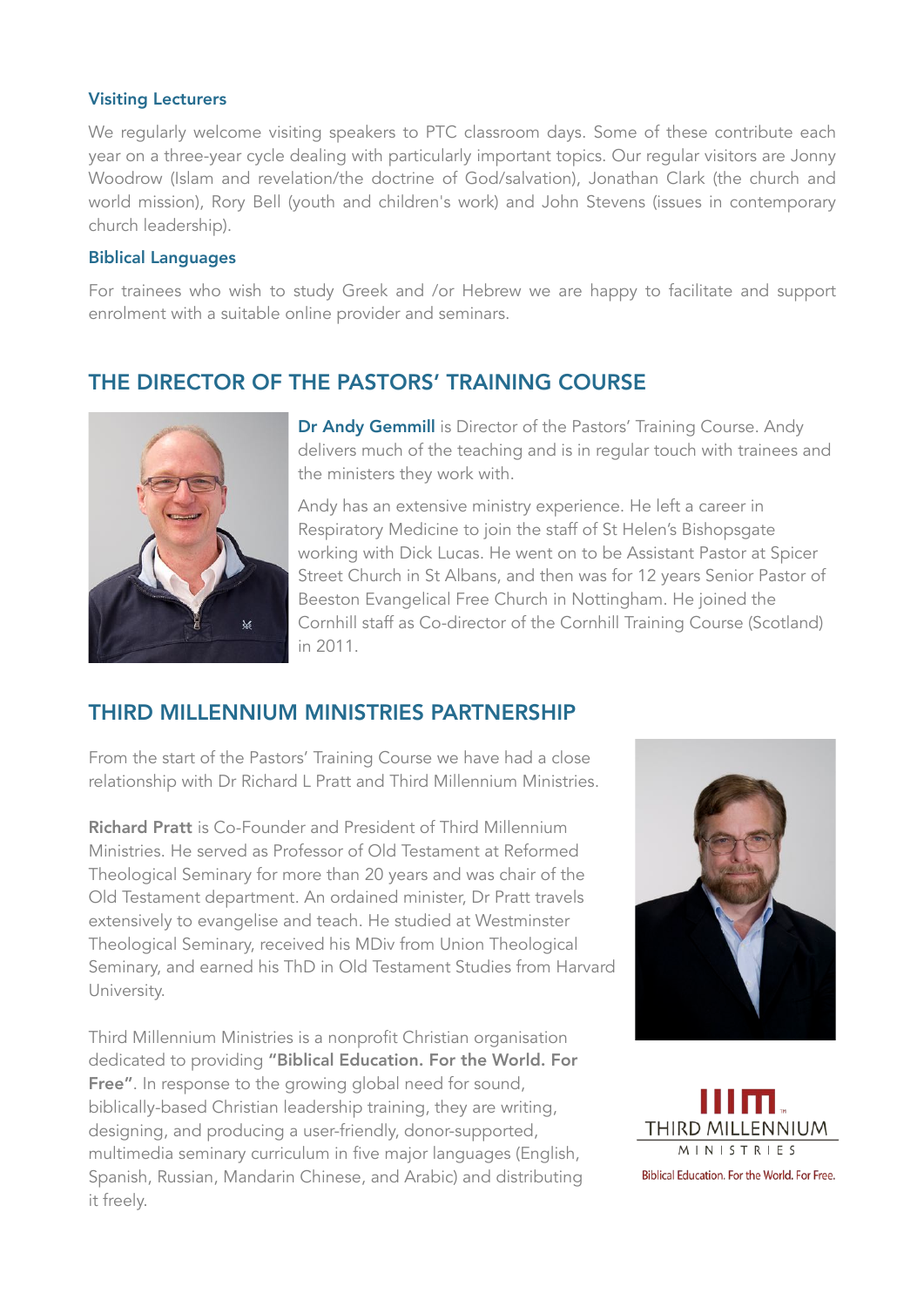The PTC course has increasingly benefited by using resources from Third Mill to deliver our teaching curriculum. We have recently set up our own Cornhill e-learning website [http://](http://www.cornhillscotland.org.uk/elearning/) [www.cornhillscotland.org.uk/elearning/](http://www.cornhillscotland.org.uk/elearning/) using the Moodle platform to provide access material and assessments for our trainees.

The current Third Mill Modules which our trainees study include:

#### CTC Year 1 Reading Weeks

- 1. The Apostles' Creed
- 2. Kingdom, Covenants & Canon of the Old Testament

#### CTC Year 2 Reading Weeks

- 3. Kingdom & Covenants in the New Testament
- 4. The Book of Acts

#### PTC INDUCTION

- 5. Building Your Theology
- 6. Building Systematic Theology
- 7. Building Biblical Theology

#### YEAR A – Doctrine of God, Jesus & Trinity

- 8. We Believe in God
- 9. He Gave Us Prophets
- 10. The Wisdom of Hosea
- 11. We Believe in Jesus
- 12. The Doctrine of the Trinity

#### YEAR B – Soteriology, Acts & Mission of Church

- 13. The Gospels
- 14. Introduction to the Pentateuch
- 15. Making Biblical Decisions
- 16. He Gave Us Scripture: Foundations of Interpretation
- 17. The Epistle of James
- 18. The Book of Hebrews

#### YEAR C – Eschatology & Doctrine of Scripture

- 19. Your Kingdom Come: The Doctrine of Eschatology
- 20. We Believe in the Holy Spirit
- 21. The Heart of Paul's Theology
- 22. Paul's Prison Epistles
- 23. The Book of Revelation

*"We are grateful to join with Cornhill Scotland in developing a new generation of church leaders. For many years, Cornhill Scotland has led the way by facilitating a church-based training program. We are delighted to support their efforts with a multimedia seminary curriculum taught by over 350 seminary professors from around the world. The need for well-trained church leaders is great. And the time is now."* 

#### *Richard L. Pratt, Jr.*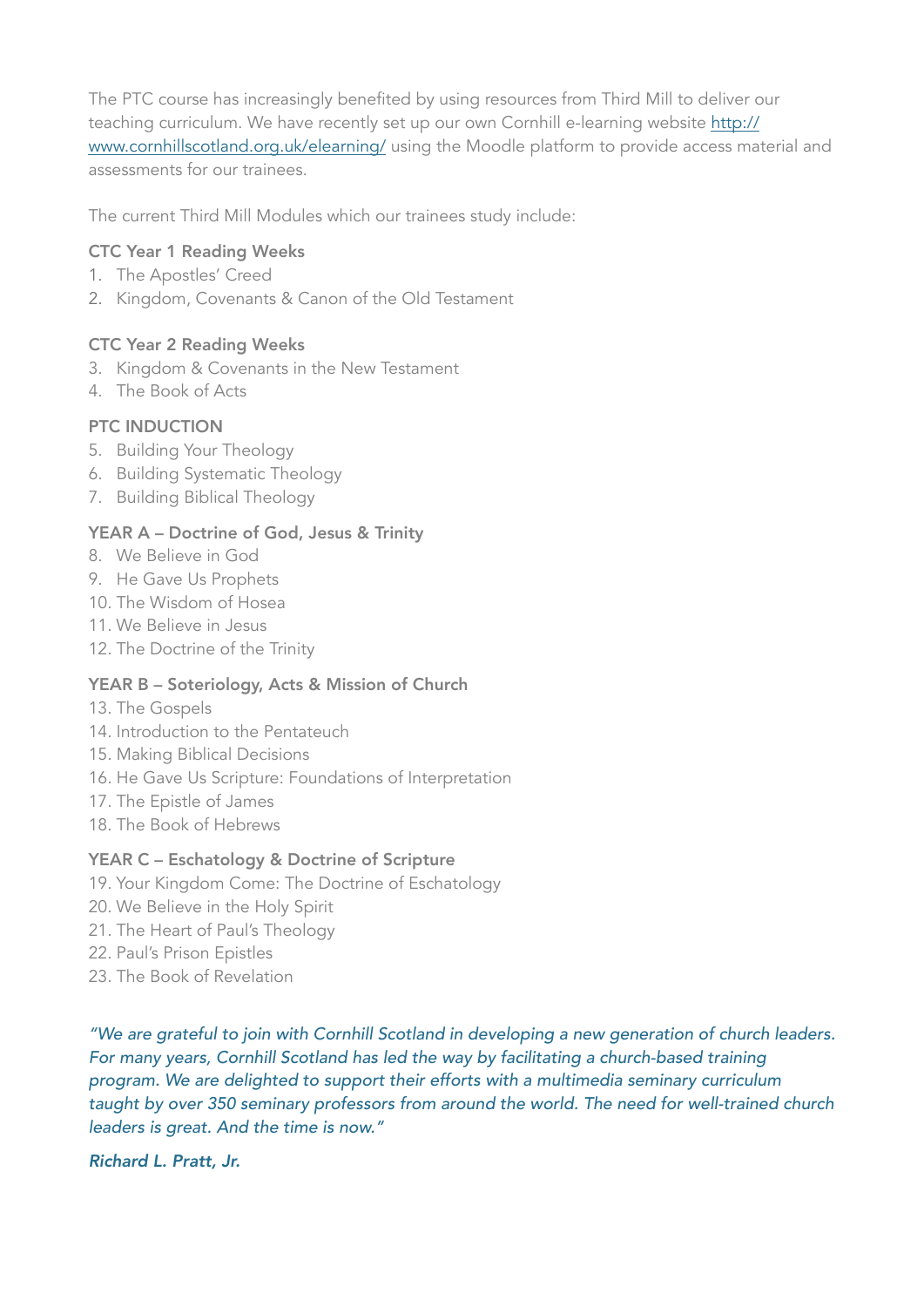# C. CORNHILL SCOTLAND: 5 YEAR DIPLOMA IN MINISTRY



### HOW IT ALL FITS TOGETHER

### 5 Year Cornhill Diploma in Ministry

#### Diploma in Ministry

Ministry trainees who have successfully completed the five-year programme will be awarded the Cornhill Diploma in Ministry. The Diploma will be joint recognition, by the Church and Cornhill, that the Ministry Trainee has fulfilled the requirements of the CTC and PTC and has been tested and approved in their conduct of ministry by the local training church. They will be ready to take on the responsibilities of ministry, for which they are suited, in the wider church.

A diploma with distinction may be awarded to trainees with outstanding performance throughout the course and church placement, and who have completed all of the Third Mill courses.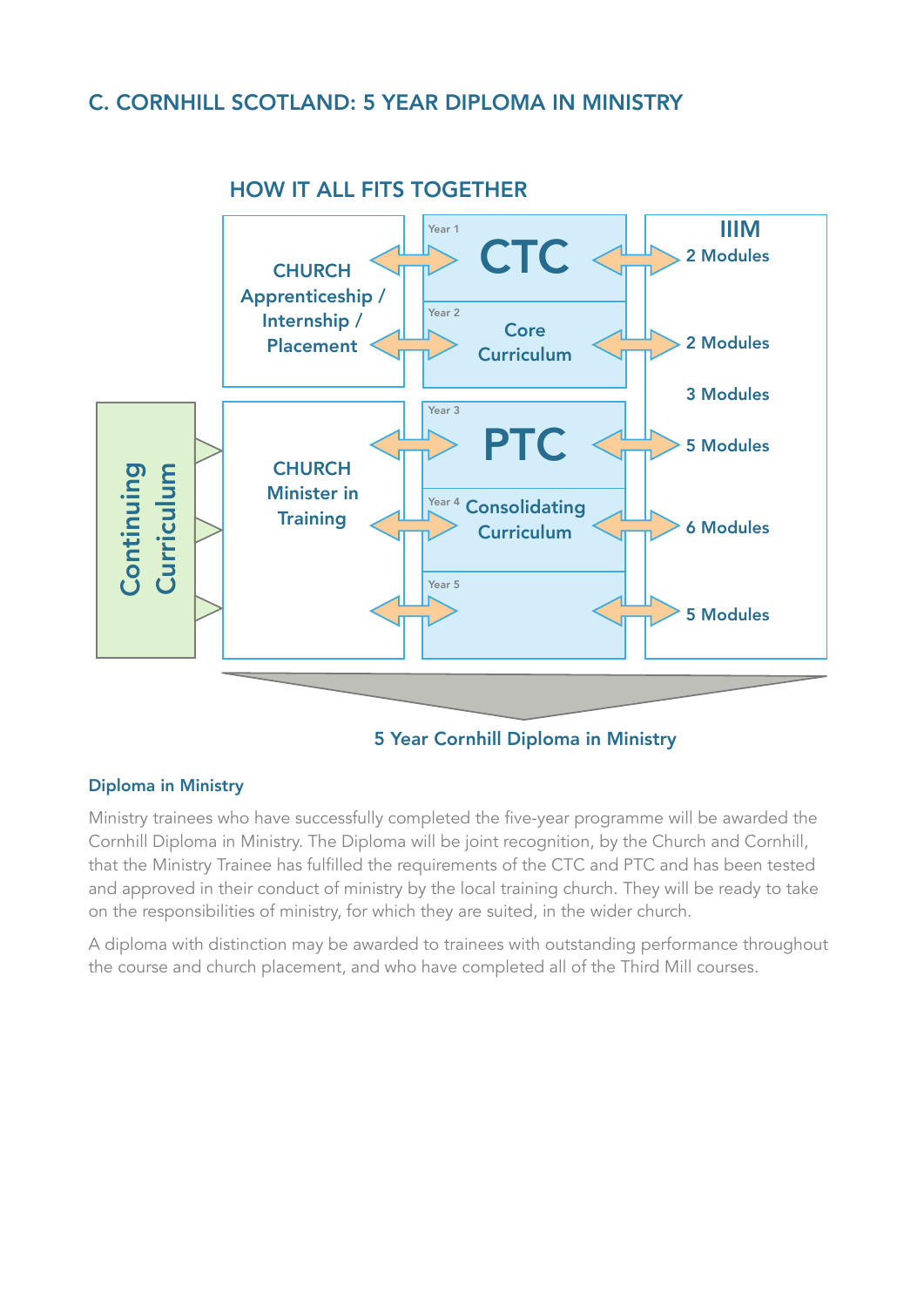# D. FORMER MINISTRY TRAINEES AND WHERE THEY ARE NOW

PTC has been running since 2011. Those who have completed the course are in a wide range of fruitful ministries:

| Rev Garry Brotherston    |
|--------------------------|
| Rev Rupert Hunt-Taylor   |
| Mr Terry McCutcheon      |
| Mr Daniel McKinlay       |
| Mr Simm Jemmett          |
| Rev Philip Copeland      |
| <b>Rev Oliver Ward</b>   |
| Rev Paul Brennan         |
| <b>Rev Nathan Owens</b>  |
| Rev Josh Johnston        |
| Mr James Latter          |
| Mr Kieran McKnight       |
| Mr Dougie Simpson        |
| <b>Rev Richard Woods</b> |

#### Current Trainees

Minister, Bishopbriggs Free Church Minister, Edinburgh North Church Director, Hope for Glasgow Student Minister, NCA Church, Narembu, Sydney Church Leader, Emmanuel Church, Bristol Assistant Minister, The Tron, Glasgow Pastor, Emmanuel Baptist Church, Sidmouth Associate Minister, The Tron Church, Glasgow Minister, Maxwell Church, Kilmaurs Assistant Minister, The Tron Church, Glasgow Working with Christian Rehab, undergoing further training Immanuel Church, Fujairah, UAE Associate Pastor, Deeside Christian Fellowship Pastor, Seagate Evangelical Church, Troon

Mr Paul Harkess Associate Minister, Musselburgh Baptist Church Miss Katie Piggot Associate Minister for Women & Internationals, The Tron Church Mr Sam Parkinson Minister in Training, The Tron Church, Glasgow Dr Andy Ritson Minister in Training, The Tron Church, Glasgow Mr Simon Gregory Assistant Minister, Parr Street Church, Kendal Miss Emily Greig Youth and Children's Worker, St Silas Church, Glasgow

# WHAT FORMER TRAINEES SAY ABOUT PTC…

#### Garry Brotherston, Minister, Bishopbriggs Free Church



*"PTC does what it says on the tin. It wasn't training people to be great theologians or anything like that, it was training people to be pastors, which I think Scotland, and the UK needs more than anything."*

*"Having residential weeks with men who have been in pastoral ministry for a long time, whether David Jackman, Alistair Begg, Dick Lucas, Don Carson and Richard Pratt, Dale Ralph Davis, men like that, - all these men know what it is like to be in pastoral ministry, they know what like it is when the rubber hits the road, it's not just theoretical stuff that you can learn in a seminary, it is actually the real thing that you're going to face… …That's what I found most helpful about it and that's what's helping me in pastoral ministry now."*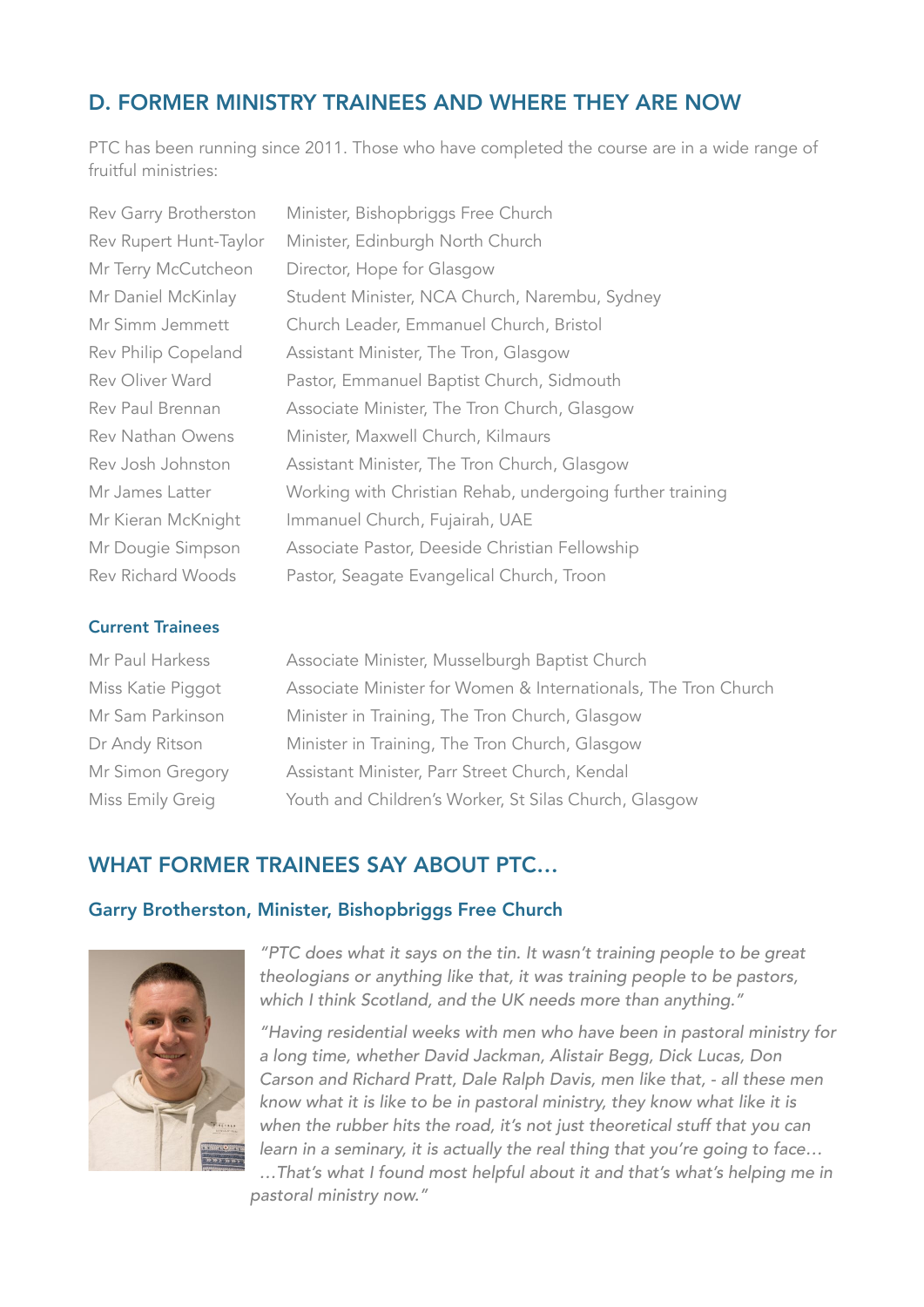### Rupert Hunt Taylor, Minister of Edinburgh North Church

*"For me the most valuable thing it provided was a mentoring and support network for men in the early years of pastoring."* 

*"And alongside all of this, our days together gave us time to be stretched and keep fresh. PTC is an excellent way to bridge the gap between the initial stages of learning to teach the Bible, and the lifelong process of theological education. The more formal theological training I've done since PTC, the more I've appreciated the real ministry training I received there. There are many routes to the former. The latter is hard to come by, and best learnt through time and experience."* 



### Phil Copeland, Location Pastor, The Tron at Queen's Park, Glasgow



*"The course enabled me to carry on theological training without being taken out of the everyday life and ministry of the local church."* 

*"One of the greatest strengths of PTC is the fact that all those who teach in class have a wealth of experience of local church pastoral ministry. Thus, our teachers were able to apply the deep theological truths and doctrines to the life of the local church. The classes were not stale exercises in downloading dull and dry academic information!"* 

*"These residential weeks also helped me to cultivate lasting and deep friendships with other young men in ministry."*

### Nathan Owens, Minister, Maxwell United Free Church, Kilmaurs

*"What I find so helpful about my time spent at PTC is that it forces me to apply theological rigour and thinking to everyday pastoral situations I encounter."* 

*"PTC provided a grounded, well-thought-through, robust-yet-malleable-inthe-right-places theological framework that has already, and will continue*  to, stand me in good stead in my ministry. I learned things at PTC that I did *not learn at Bible College, my Biblical knowledge has grown, as has my love for Jesus and His Word."* 



### Richard Woods, Minister of Seagate Evangelical Church, Troon



*"The balanced approach of bringing deep theological thought and*  applying it directly to the practical every day reality of my ongoing *ministry was transformative for me and for my work. It helped me to understand that even small changes of focus from the Pastor can have a really significant impact on the overall life of the congregation."*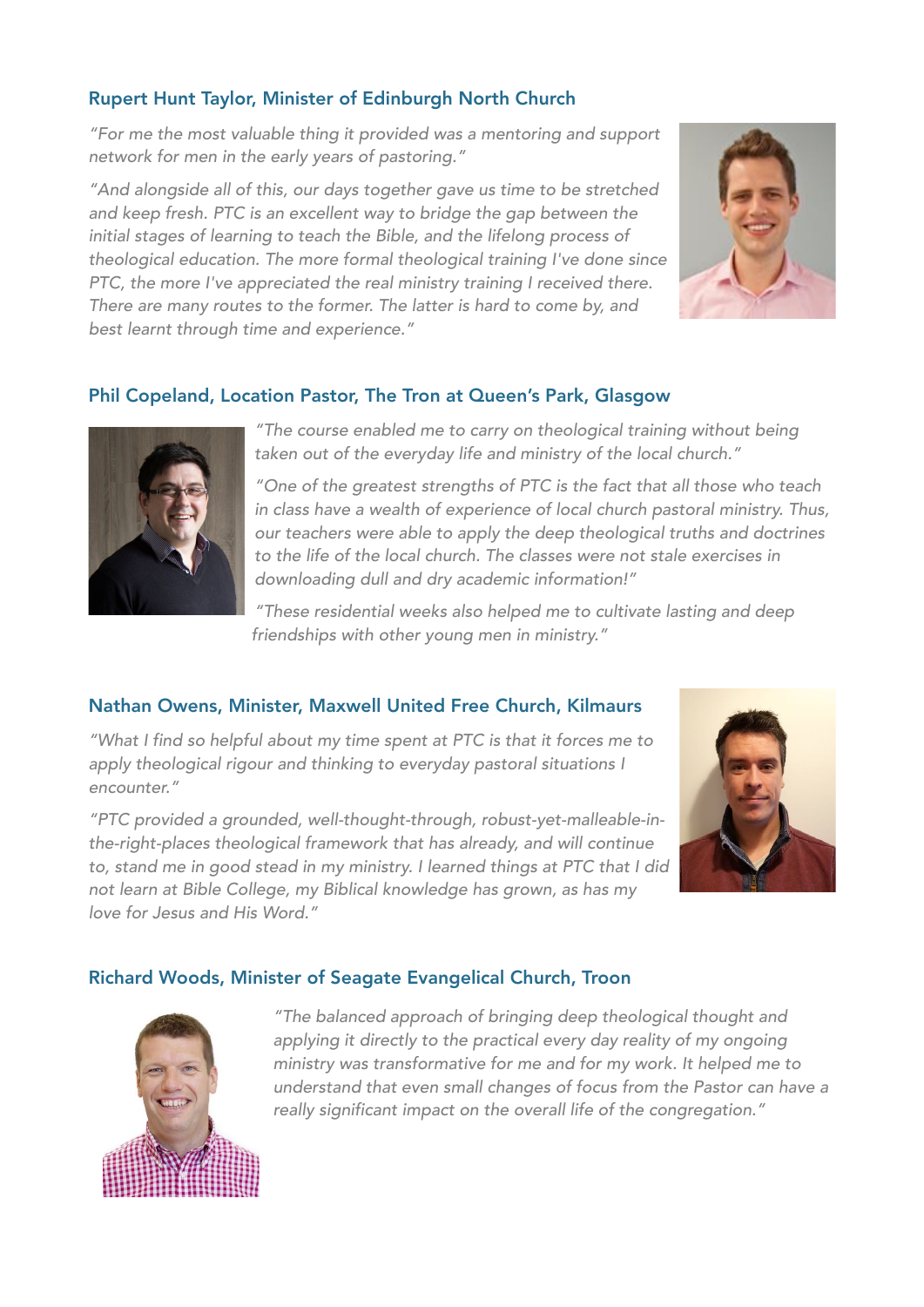# WHAT SENIOR PASTORS SAY ABOUT PTC…

#### William Philip, Minister, The Tron Church Glasgow



*Our churches need leaders, both now and for the future, whose gifting by the Lord is both tested and trained. The best way (and in my view the only way) this can happen effectively and adequately, is for leadership to be forged on the anvil, and in the fires, of real ministry work, and under the direction and example of those whom developing leaders work alongside as trusted overseers, mentors and encouragers. The principal trainers for ministry will also shape the vision, ethos, and practical focus of these ministries permanently. It is therefore vitally important that the real needs of local churches, and those actively engaged in effective ministries within them, do the shaping, and not others who are at a distance institutionally and academically, as has so often been the case in the past.*

*As early adopters, and therefore among the principal beneficiaries, we have seen first hand how the PTC model of training has delivered excellence in precisely this way. The vital partnership of churches, training brothers in ministry, supported by the academic rigour of the continuing curriculum (the basic 'ABC' of training) has enabled us to ordain pastoral staff with confidence that they are 'match fit' from the starting whistle, but also that they have been trained to be ongoing trainers of themselves and their churches, and so to multiply ministry-multiplying ministries. Without this kind of ministry formation, the churches in Scotland have a bleak future; with it, who knows what the Lord could not do in the years to come?*

#### Jon Gemmell, Associate Director Conferences and Resources, The Proclamation Trust

*"People who can faithfully and dynamically preach and teach God's Word in the local church are the most precious resource in the World. Therefore, a key responsibility we have is to identify, train,*  support and grow people who will do this vital work. The NT model *is one of life on life, in church, on-the-job-training and from my own experience this method has been by far the most helpful training I have received. It is thrilling to see the continuing development of the Pastors' Training Course and I cannot wait to see the fruit that it bears and the strengthening that results for the church. In the UK the spiritual need is enormous and the need for sharp, targeted and Bible saturated training is immense. My hope and prayer is that PTC will flourish and bring great glory to Jesus Christ through thriving ministries as more and more people are ably equipped for pastoral roles."*